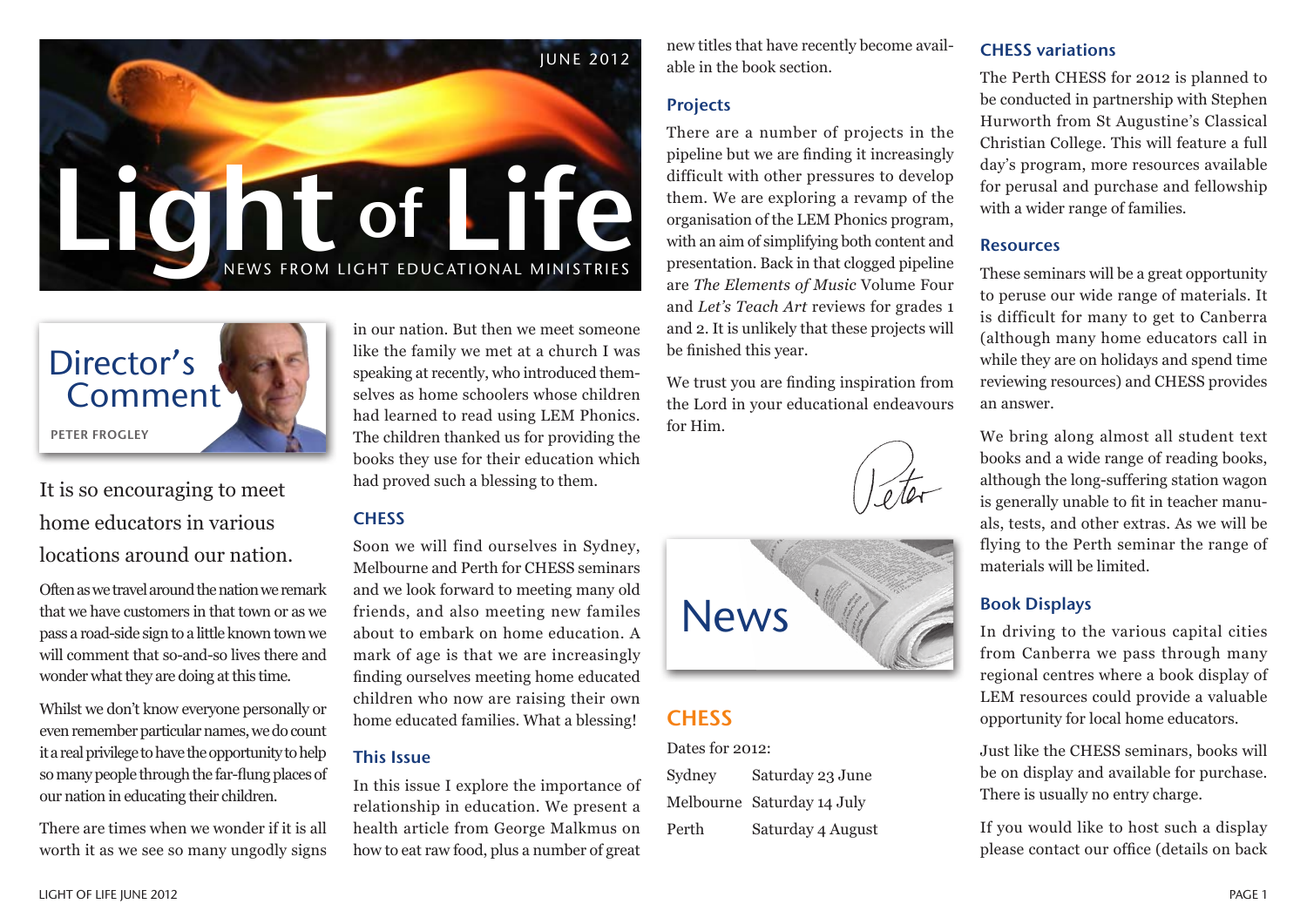page). We just need someone to book a suitable facility and be a contact person for us.

The book display in Hamilton, Western Victoria, was a good success again this year and we look forward to a great time at a new book display in Coffs Harbour on the north coast of NSW. This will be held on Saturday 15 September from 10am –3pm. The venue is Abundant Life Church, 1/47 Lawson Crescent, Coffs Harbour.

At Coffs there will be plenty of time for discussion and/or mini sessions on topics of interest. There is no charge for the day, but a gold coin donation to help cover costs is encouarged.

Click here for more information and **K** flyers for all CHESS seminars.

# International

#### Nepal

As commonly happens in developing nations, there were changes to our plans for a March 2012 visit to Nepal. There had been a change of leadership to the group of schools and messages were confused which meant that major training for teachers was cancelled.

At the last minute Urish Sharma was able to organise a training seminar in LEM

Phonics for Peter Frogley at the Babylon National School in Kathmandu. For those like Peter who wondered at the name, it is named for the hanging gardens! At the same time Richard Wilson travelled by bus to the beautiful tourist town of Pokhara, to the north-west of Kathmandu. He had an excellent time teaching a large group of teachers in LEM Phonics. It is hoped this will be able to be followed up later in the year.

Urish Sharma still faces various challenges in getting the business side of the project in Nepal established, but it is hoped that he will be able to see further schools established and an effective tutoring service functioning profitably.

#### Papua New Guinea

Mesia Novau continues to press on in a typically uncertain climate in PNG. It seems LEM Phonics has been approved as one method for teaching English in PNG schools. However, between that and implementation are a myriad of challenges and changes in direction.

Mesia is presently waiting on results of submissions he has made and the preparation of official documents. We are praying for the situation to be clarified quickly so that the LEM Phonics project can move forward.



# No. 84: Education is Relationship

Our teaching must be founded in our relationship with the child—whether in a school setting or at home.

We are training our offspring — who are living, thinking, perceiving and understanding people (albeit small ones) — to equip them to take their place in God's great world. This equipping of people from a biblical perspective can only happen through a godly relationship with the child. Humans are created as relational beings, made in the image of God. The key to a human life is the relationship with God through Jesus Christ. Paul says:

For if when we were enemies we were reconciled to God through the death of His Son, much more, having been reconciled, we shall be saved by His life. *Romans 5:10*

Life is found in relationship with Christ and all human activity is founded in relationship with God and one another. The child's relationship with their teacher leads the child to relationship with God in Christ.

Thus our relational role is not only important in education but also in relationship with God.

## Children and parents

If we are teaching our own children we understand there is a special bond between parent and child. Whilst that bond has wonderful strengths, it also has some weaknesses, and we need to learn to use its strengths and correct its weaknesses. The relationship between parent and child is one of the closest and most personal relationships. It is said that 'love is blind', and so too the intensity of our love relationship with our children can often blind us to character and behavioural traits that may need some adjustment. We need God and often others to help us see these 'blind spots' in our relationship with our loved ones. Proverbs tells us there is 'wisdom in a multitude of counsellors'; which advises us to encourage other trustworthy people to speak into our situation.

#### Push to extremes

As parents our thinking and resultant attitudes can easily take us to extremes in the way we view and hence manage our children. Without external wisdom this can sometimes hamper the effectiveness of our training.

#### *The hard approach*

On the one hand we are concerned that our children be seen in the best possible light as we are aware their behaviour reflects our management of them. This can easily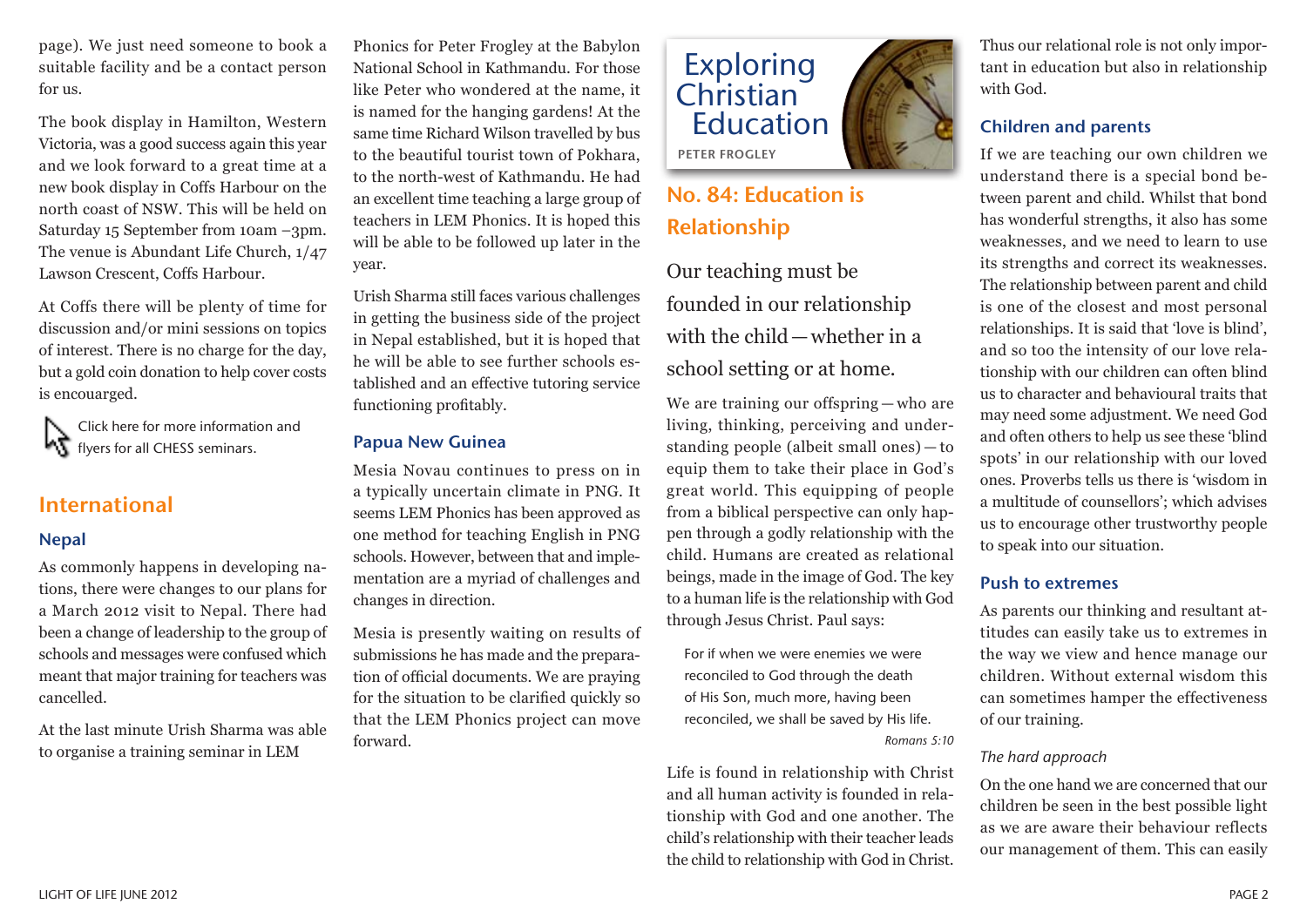become a fear which can lead to overzealous discipline.

Some parents fear they will lose control. Before we were married we may well have said something like 'my child will certainly not behave like that!'

Pride can cause us to hold that thought as an absolute — and then, to our horror, we discover our child doing just what we detested in that other child several years previously. Panic sets in and we commonly react in the wrong way.

#### *The soft approach*

Alternatively, we almost come to believe our child is the first perfect human being (apart from Jesus) and is incapable of wrongdoing.

As a result we are often influenced by the current ungodly philosophical thought that teaches that our children are born good and they therefore should be encouraged to 'blossom forth'. The theory is that the good that is inherent in them will be fulfilled in reality.

On the basis of that belief in the inherent goodness of the child, any correction (outside interference) is obviously out of the question, as it would demonstrate a complete misunderstanding by the parents of the nature of their child. Tragically, it is only a few short months before that child is running the home and running the parents ragged. But the 'experts' must be right in teaching that children must not be inhibited by parents imposing their will on their lives. Perhaps they prefer to have the child inhibiting the parents' lives?

The above are just some random examples of the challenges faced by parents in discipling their children. Parents have to work through the emotional see-saw life sends their way to find what their child is really like from God's perspective, and how God would have us proceed in developing His ways and character in the life of that child.

### Familiarity

'Familiarity breeds contempt', so the saying goes. The root word of *familiarity* is *family,* so there will of course be familiarity in families. However, misplaced familiarity can create difficulties in building positive relationships with our children. As children are also inflicted with the disease called sin they will often take advantage of parents in times of weakness or inattention.

Current psychological thinking complicates matters further by saying that all people are equal, and by extension we and our children are equal—in every regard.

The Bible, however, teaches a hierachy in which God is boss. He delegates His authority, which means those who receive authority from God exercise that authority over those God puts in their care. In the family, God delegates his authority to the father, who is head and boss and is responsible to God for his family and their development in godliness (Eph 5:22–33). The father then delegates authority to his wife, the helpmeet (Gen 2:18). The children are then under the authority of their parents, who will train them in the ways of God.

If we allow over-familiarity with our children we can render our authority ineffective. Proverbs 29:18 explains:

Where there is no vision, the people perish; but he who keeps the law, he is blessed.

In some translations this verse is rendered 'without a progressive vision, or prophetic vision'. It speaks of people hearing the prophetic word of God expounded to them to provide the way and purpose for life. That is the responsibility of the father to his family. The verse goes on to say 'the people perish' which is perhaps better rendered 'will dwell lawlessly'—that is, without direction and contrary to the word of God. Where this direction is lacking in a family it will be difficult to build obedience and thus a relationship with God and one another.

### Submission in Learning

As parents build this godly foundation for their families they will also begin to understand the principle that we do not learn except in submission to an authority.

We learn because we submit (that is, listen) to a teacher. The principle even works when reading a book—if we do not submit to the material in the book we will not benefit from reading it. That is why parental authority is so important and why parents must command and develop submission in their relationship with their children. Humanist thinking sees this idea as authoritarian and thus robbing children of their own personal development, but it is the biblical approach to building a family.

Modern education is child-centred — the process of education is about and for the child. Such thinking gives rise to the idea that it is demeaning to instruct children—they must discover for themselves and learn by experience. That is classic Dewey! It follows that parents must be *facilitators of learning* — they facilitate the child's independent learning. Parents should no longer be considered teachers, for that implies a superior parent insisting on what a submissive child should be learning.

# We learn because we submit

This modern philosophy of education is thus for the glory of children, whereas for the Christian education should be for the glory of God.

The process of bringing glory to God is outworked in the challenges we face as we grow, and so it is for our children. Parents must be careful not to protect their children from the godly development that life's circumstances bring. The challenges our children face are builders of their good character. If we protect them from these they will not be able to develop godly character and we will find we become child-centred in our approach to teaching. This is a matter of huge importance—let us not fall into the tragedy of being diverted from God's ways of training.  $\sim$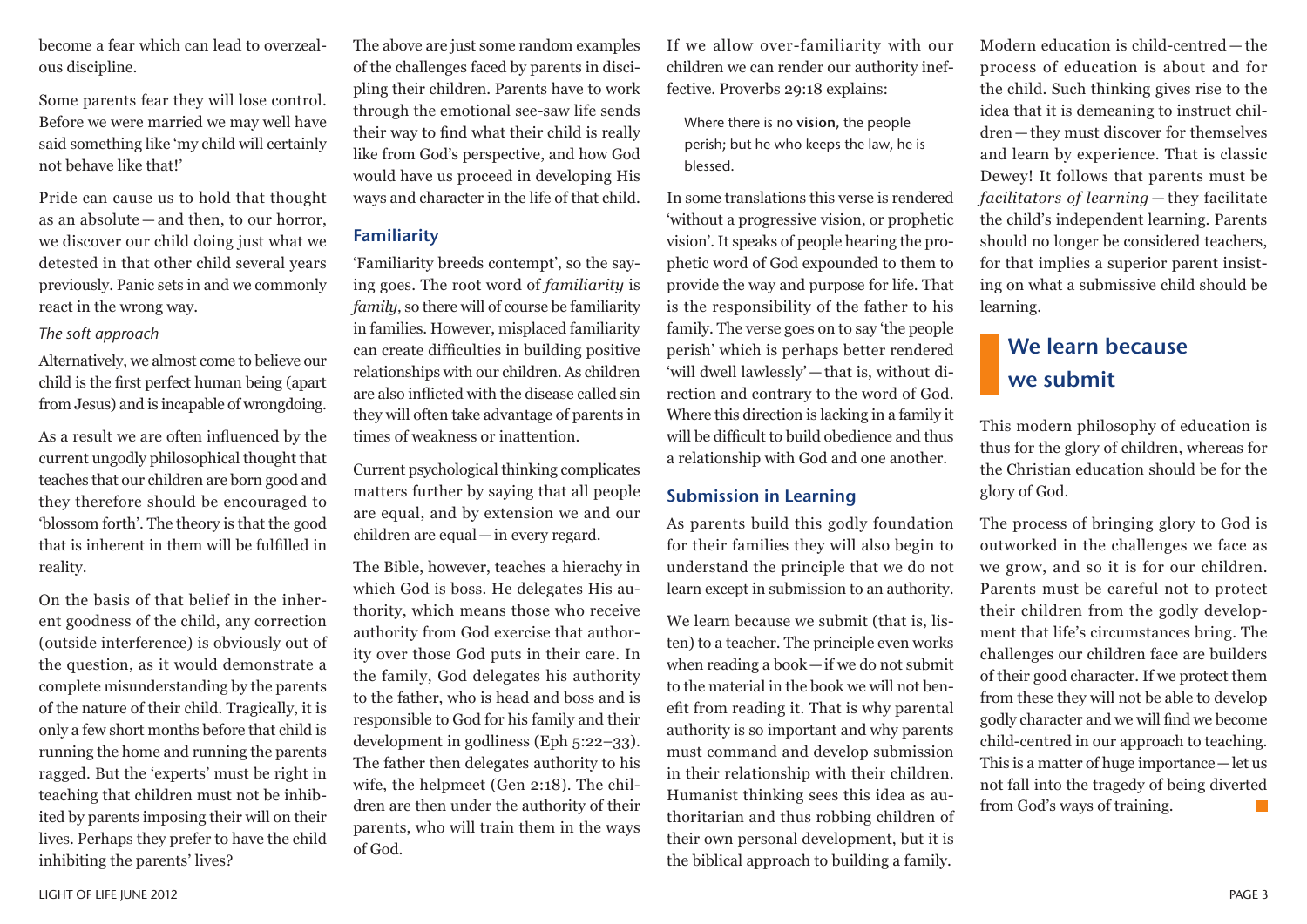

# Raw vs cooked

*There is no doubt that raw foods are best for us, as cooking food destroys a percentage of the food's nutrients. As a result some health food people have sought to eat a fully raw diet, but this is not the position held by all experts. A totally raw diet can cause some issues and George Malkmus, author of this article, counsels against it.*

*Some would consider Malkmus's diet (the Hallelujah Diet) to be a little extreme and perhaps for some impractical, but we encourage you not to throw out the baby with the bath water because it seems too big a challenge. The benefits of a healthy diet and lifestyle are significant.*

# This is the concept in a nutshell: limit your cooked food portion to 15% of your daily intake.

How? Simply restrict cooked foods to one meal and fill up on raw fruits and vegetables the rest of the day.

It really is that simple! There's no need to count your calories or weigh your food to determine your 15% intake. In fact, that 15% will look different from one person to the next—there needs to be some freedom even in healthy diets!

For example, you may be the type of person who needs some cooked food at the beginning of the day after drinking your first green barley, and that's OK. Green Barley is the powdered leaves of the barley grass plant which are harvested just prior to the plant running to head and it is claimed to be one of the most densely nutritious foods available. Just make sure it's something that's easy on your digestive system, like a green smoothie, fruit, or whole grain or oatmeal with rice milk or almond milk.

Remember that if you eat cooked food at breakfast, eat raw foods for the rest of the day.

If you choose to keep your cooked portion for lunch, consider a sprouted grain pita pocket or some other cooked food that is easy to digest. Here again, you should always have your green barley handy and drink it before or with your meal.

Contrary to popular assumption, you will not lose any noticeable effects of green barley if you drink it right before a meal. In fact, if the meal includes some good fats, they will actually help your body absorb some nutrients in green barley better.

Though some choose breakfast or lunch to consume their cooked food, I still prefer to keep my cooked portion for dinner.

Rhonda and I begin the evening meal with a teaspoon of green barley (we like to consume it 15 to 30 minutes before the meal). This is followed by the main course—usually a large vegetable salad bursting with color and variety.

The salad can be in the form of a cut-up salad or, as Rhonda and I prefer, taking all the salad fixings and placing them in a blender with a tablespoon of our favorite salad dressing, blending it, and consuming it as a blended salad.

Then comes the cooked portion. This can be a baked sweet potato (preferred over a baked white potato), brown rice or other whole grain, whole grain pasta, steamed vegetables, baked squash, or beans (an excellent source of protein).

Notice that we fill up on the raw foods before adding the cooked food. This helps us maintain the 15% cooked ratio we desire.

No matter when you choose to have your 15% cooked food during the day, make sure to have your green barley before or with your meal and chew your raw foods well. This way, your appetite will already be partially satisfied, which will naturally curb your desire for too much cooked food.

*As you can see, the Hallelujah Diet is an extremely simple diet to follow. It is a diet that has been embraced by millions of people around the world who have shared their testimonies of restored health, renewed energy, and even reversal of disease symptoms.*

*We recommend green barley from an Australian company who have developed a process that does minimal damage to the nutritional value of the food. Visit their website at* **www.safe.com.au.**



# A Beka Book



## World Literature Grade 10 (4th Ed)

With a collection of prose and poetry from famous authors like Dickens, Poe, Goethe, Tolstoy and Hugo, this course aims to illustrate literary devices such as character development, plot, theme, setting and imagery and encourage students to appreciate great literature. It also contains a brief study of historical works to enable students to think through the history of ideas in Christian perspective. The fourth edition is a minor facelift with new layout and pictures as well as several new literary pieces. 454 pages, soft bound.

| \$44.15                                      |
|----------------------------------------------|
| \$78.90                                      |
| \$8.90                                       |
| \$14.15<br>Teacher Key to Test and Quiz Book |
| \$16.55                                      |
| \$16.55                                      |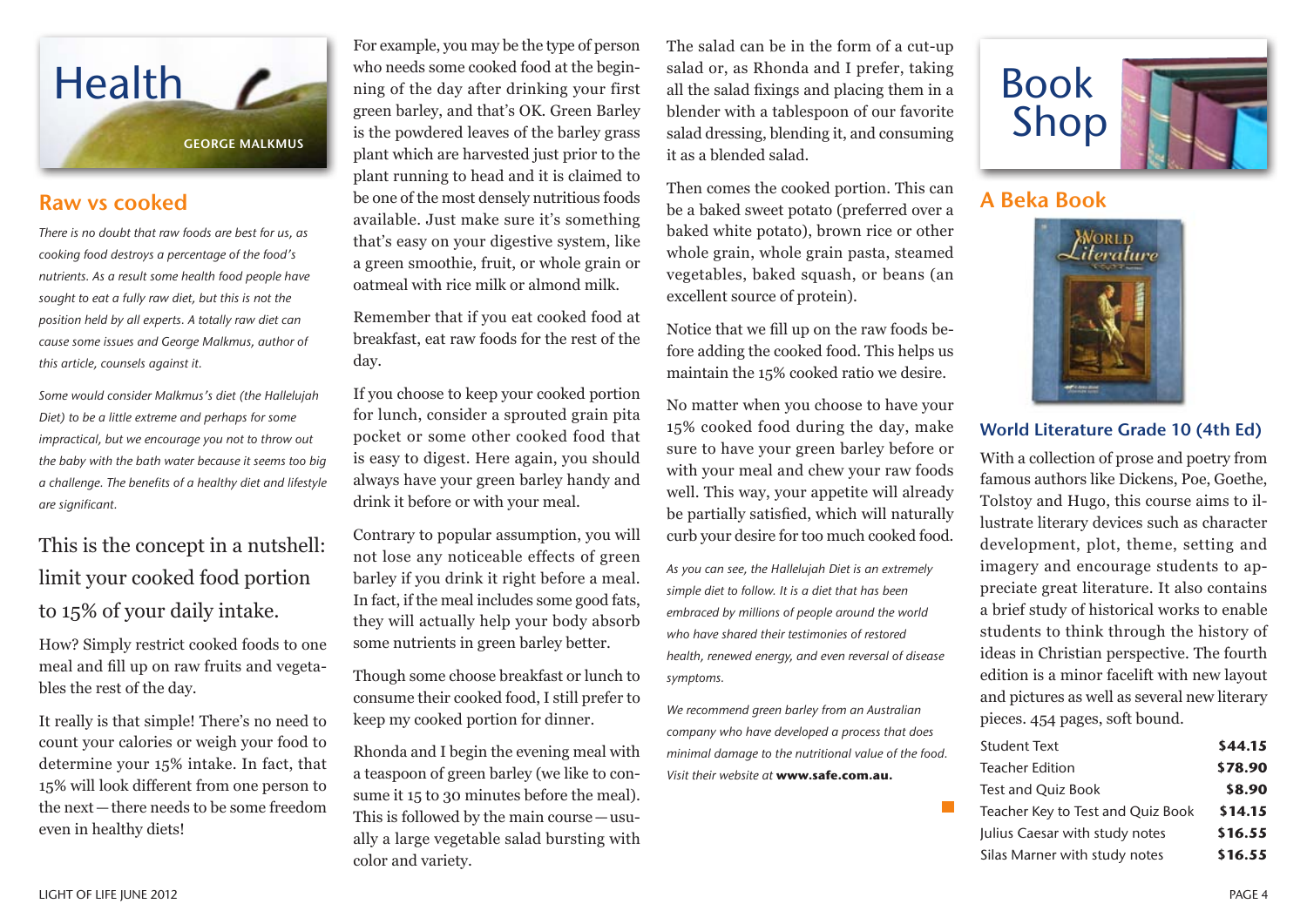## Physics: The Foundational Science Grade 12 (2nd Ed)



Demonstrates the harmony between the Christian faith and science in six units plus an introduction to basic concepts in Physics. Covers material substances, mechanics, thermodynamics, wave phenomena, electricity and magnetism and modern physics. The second edition has endeavoured to reduce and clarify heavy theoretical discussion and simplify concepts while retaining the same essential course outline.

| <b>Student Text</b>               | \$64.15 |
|-----------------------------------|---------|
| Teacher Ed (answers not included) | \$78.90 |
| Solution Key                      | \$48.65 |
| <b>Student Test Book</b>          | \$11.80 |
| Teacher Key to Test Book          | \$17.50 |
| <b>Student Quiz Book</b>          | \$9.65  |
| Teacher Key to Quiz Book          | \$17.50 |
| Lab Manual                        | \$26.55 |
| Teacher Key to Lab Manual         | \$29.30 |
|                                   |         |



# Carine Mackenzie

## Bible Wise Series

32-page, full colour books of Bible stories for young readers. A classic series with a few new titles. **\$2.95 each**

Barnabas: The Encourager Daniel: The Praying Prince David: The Fearless Fighter Elijah: God's Miracle Man Jesus: The Promised Child Jesus Is Alive: The Amazing Story Joseph: God's Dreamer Miriam: The Big Sister's Secret Noah: Rescue Plan Paul: Journeys of Adventure Samuel: The Boy Who Listened Sarah and Abraham: The Wonderful Promise Saul: The Miracle on the Road



Carine Mackenzie's beautifully illustrated book, containing the stories of twenty children from the Bible. Written for middle primary readers. Large format, 48 pages. **\$9.95**



# Christian Focus

### Risk Takers



This series of four devotional-style books by Linda Finlayson outlines the lives of Christian heroes throughout history. Suitable for middle primary, each paperback is around 130 pages and includes quiz questions for each chapter. **\$7.95 each**

Adventure & Faith Strength & Devotion Danger & Dedication Fearless & Faithful

### Ivan Series

Myrna Grant's series of books for upper primary readers was written at the height of Christian persecution in the former 'Iron Curtain' countries of Eastern Europe. Paperbacks of approximately 140 pages. **\$8.95 each**

Ivan and the Moscow Circus

Ivan and the Daring Escape Ivan and the Informer Ivan and the Hidden Bible Ivan and the Secret in the Suitcase Ivan and the American Journey

### **Trailblazers**

The Trailblazer series from Christian Focus is aimed at 9–14 year olds and retells the stories of well-known Christians past and present. The books are written with an emphasis on faith, facts and dialogue, with 'thinking further' sections at the end of each book. Small format paperbacks of approximately 150 pages. **\$7.95 each**



Adoniram Judson John Calvin Bill Bright John G Paton Billy Bray John Newton Billy Graham John Stott C. S. Lewis John Welch Charles Spurgeon Jonathan Edwards Eric Liddell Mary Slessor George Muller Michael Faraday George Whitefield Patricia St. John Gladys Aylward Paul Brand John Bunyan

Corrie Ten Boom Joni Eareckson Tada David Brainerd Martyn Lloyd-Jones Helen Roseveare Richard Wurmbrand Hudson Taylor Robert Murray McCheyne Isobel Kuhn William Wilberforce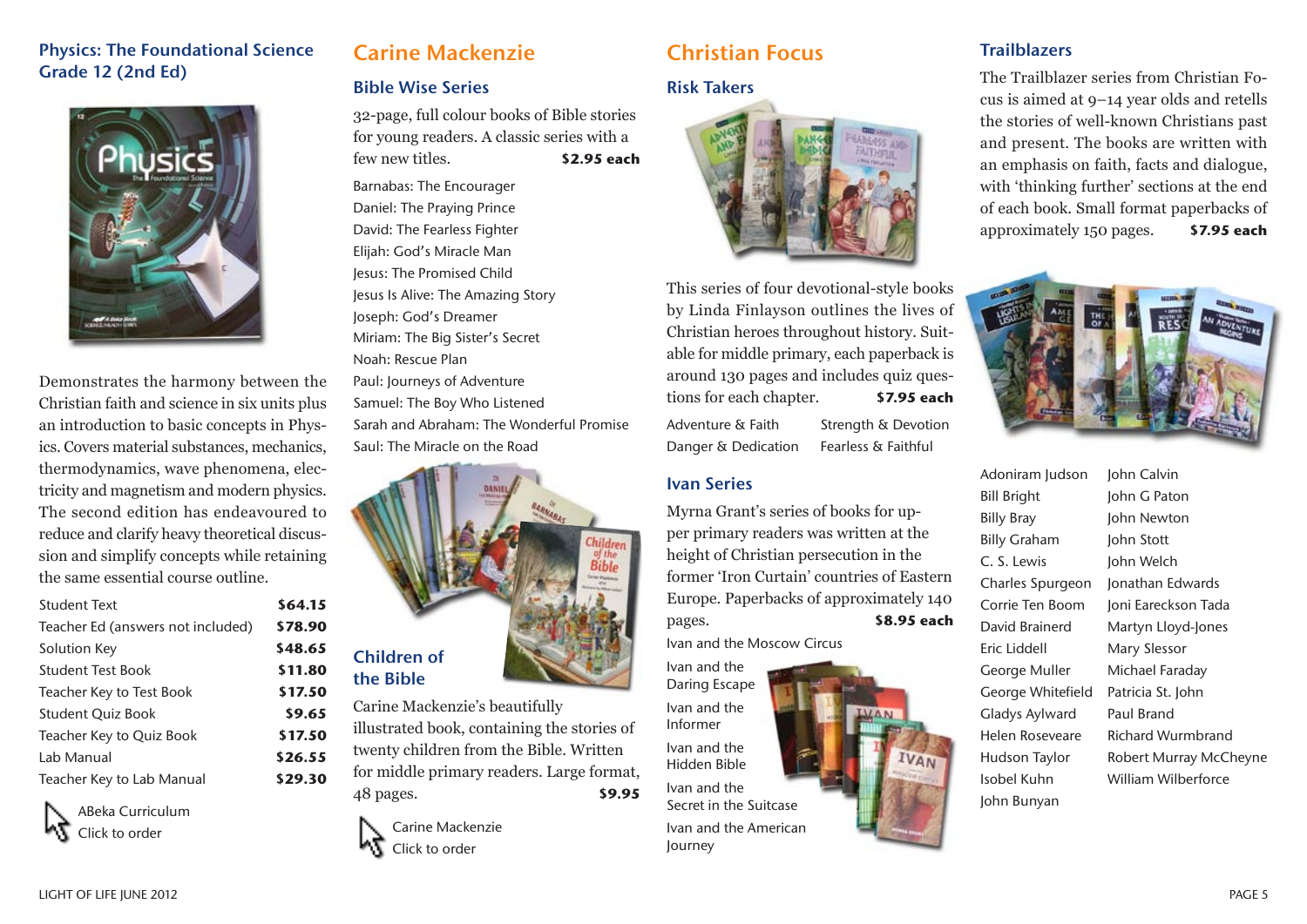## Torch Bearers

Another series of biographies from Christian Focus, written for upper primary students. The books have a particular emphasis on suffering

(and in some cases dying) for the sake of the Gospel. Small paperbacks of approximately 140 pages.

| James Chalmers: The Rainmaker's Friend \$8.95 |        |
|-----------------------------------------------|--------|
| Jim Elliot: He Is No Fool                     | \$7.95 |
| Polycarp: The Crown of Fire                   | \$7.95 |
| John Harper: Titanic, the Ship of Dreams      | \$9.95 |
| William Tyndale: The Smuggler's Flame \$8.95  |        |

### Freestyle Series

This series of fiction novels for secondary age readers tackles issues like divorce, drugs, racism, social classes, bullying and immigration.



| Escape to Hong Kong             | \$9.95 |
|---------------------------------|--------|
| Goal Behind the Curtain         | \$9.95 |
| In the Firing Line              | \$9.95 |
| Martin's Last Chance            | \$9.95 |
| Offside in Ecuatina             | \$9.95 |
| Only Children                   | \$9.95 |
| The Runaway                     | \$7.95 |
| Secrets                         | \$9.95 |
| Tank's Choice                   | \$9.95 |
| True Gold: An Olympic Adventure | \$7.95 |
| <b>Twice Freed</b>              | \$8.95 |
| Which Way You Gonna Jump?       | \$7.95 |
|                                 |        |

Christian Focus Click to order

# John Piper

These books



adaptations of

his biographical character study lectures. Suitable for upper secondary to adult, paperbacks of around 80 pages.

Amazing Grace in the Life of William Wilberforce **\$9.95**

John Calvin and His Passion for the Majesty of God **\$9.95**

John Piper いさ Click to order Margaret Reeson

These books from Australian author Margaret Reeson provide excellent background stories for any study of Australian history. Moving, godly, challenging and yet encouraging.



### Currency Lass

The story of Mary Hassall of colonial NSW, one of the first generation of native born Australians (known as Currency Lads and Lasses). This is the inspiring story of Mary's life from Sydney to the mission field in the islands of Tonga.

Paperback, 265 pages **\$20.00**



STORY OF THESE WAVE DISAPPEARED AFTER THE TALE<br>BASKIE IN 1942 - AND THE WOMEN WAN WANTED



# Certain Lives

The rich and varied life stories of three generations of Australian women, from the 1830s to the first World War and the Great Depression. Paperback, 440 pages **\$25.00**

#### Whereabouts Unknown

In 1942 over 1000 men disappeared from the internment camp after the fall of Rabaul in Papua New

> Guinea—and they were never seen again. This is the story of the wives and families who waited.

Paperback, 500 pages **\$25.00**



Margaret Reeson Click to order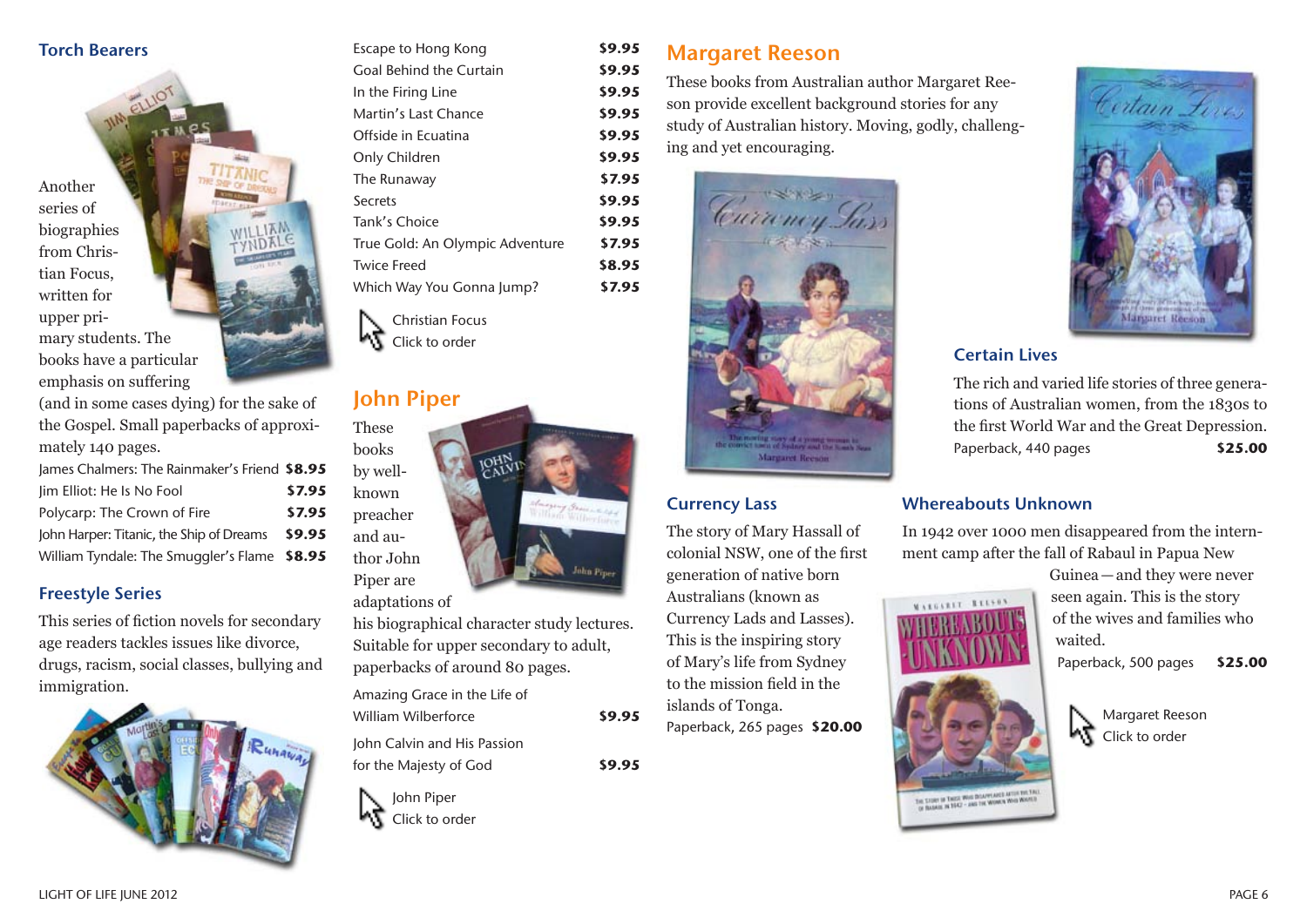# Clearance Specials while stocks last



A Journey of Souls by C D Baker

The story of the children's crusades to the Holy Land in the thirteenth century. 438 pages was \$34.00 now **\$5.00**

# G A Henty Study Guides

Study guides for popular G A Henty titles.

By Pike and Dyke was \$14.00 now **\$2.00** By Right of Conquest was \$14.00 now **\$2.00** 

# A Thanksgiving Story in Vermont

Jeff Barth tells the story of the Barton's Thanksgiving journey in rural Vermont, USA, in 1852. was \$15.75 now **\$5.00**



# The Nativity & Boyhood of Jesus

Children and adults will love this beautifully illustrated account from the scriptures. was \$9.95 now **\$3.00**

# Vegetarian Recipe Books

# Tofu: Quick and Easy

Tofu has been an Asian protein staple for over 2000



ian menu—in

anything from party dips to barbecue to luscious cheesecakes.

now **\$3.00**

 $G$  East

# Of These Ye May Freely Eat

JoAnn Rachor's vegetarian cookbook containing over 250 cholesterol free recipes. The book also includes sections on food drying, how to read food labels, plus other general nutritional information.

now **\$3.00**

Clearance Specials Click to order



I have just been going through the 'Book of Rules'again, and am marvelling at the great amount of information it contains.

It would be very helpful to us to have some feedback from anyone who has used it. But if you haven't used it, this Phonics Corner will give you an idea of what it contains. If you are loving LEM Phonics you should love this book.

This unique volume brings the basic elements of the LEM Phonics programme into an ordered alphabetical sequence of information. The various sections cover

- phonograms and sounds
- rules of position for reading and spelling
- extensions and exceptions to rules
- derivatives and the changes which take place in various base words when forming them
- unusual patterns and spellings
- homonyms
- syllable rules including stress and the 'schwa'.

The book itself is divided into five main sections, with 'see also' links for entries which apply to other sections.

# The 75 Phonograms

All rules in this section are 'reading rules'—the rules show which *sound to say* for each phonogram in the written word, as opposed to 'spelling rules' which tell which *phonogram to write* when spelling the word.

The phonograms are listed in alphabetical order. For each phonogram we are given:

- example words under each sound of the phonogram
- any rules which help with reading words correctly, e.g.

*a always says its fourth sound 'aw' before lk or ll at the end of a word*

• extensions of the basic rules not listed in LEM programme, e.g.

*a says its third sound 'a1 r' in the second to last syllable of a multi-syllable word if the word ends in a or o.*

- lists of words in which the phonogram says a different sound than the given ones (e.g. **any**, **flood**)
- strange patterns and anomalies (which mostly reflect a different language (e.g. **memoir** [French]).

Uncommon phonograms not included in the main programme are also covered in this section (e.g. **rh**, **ps**).